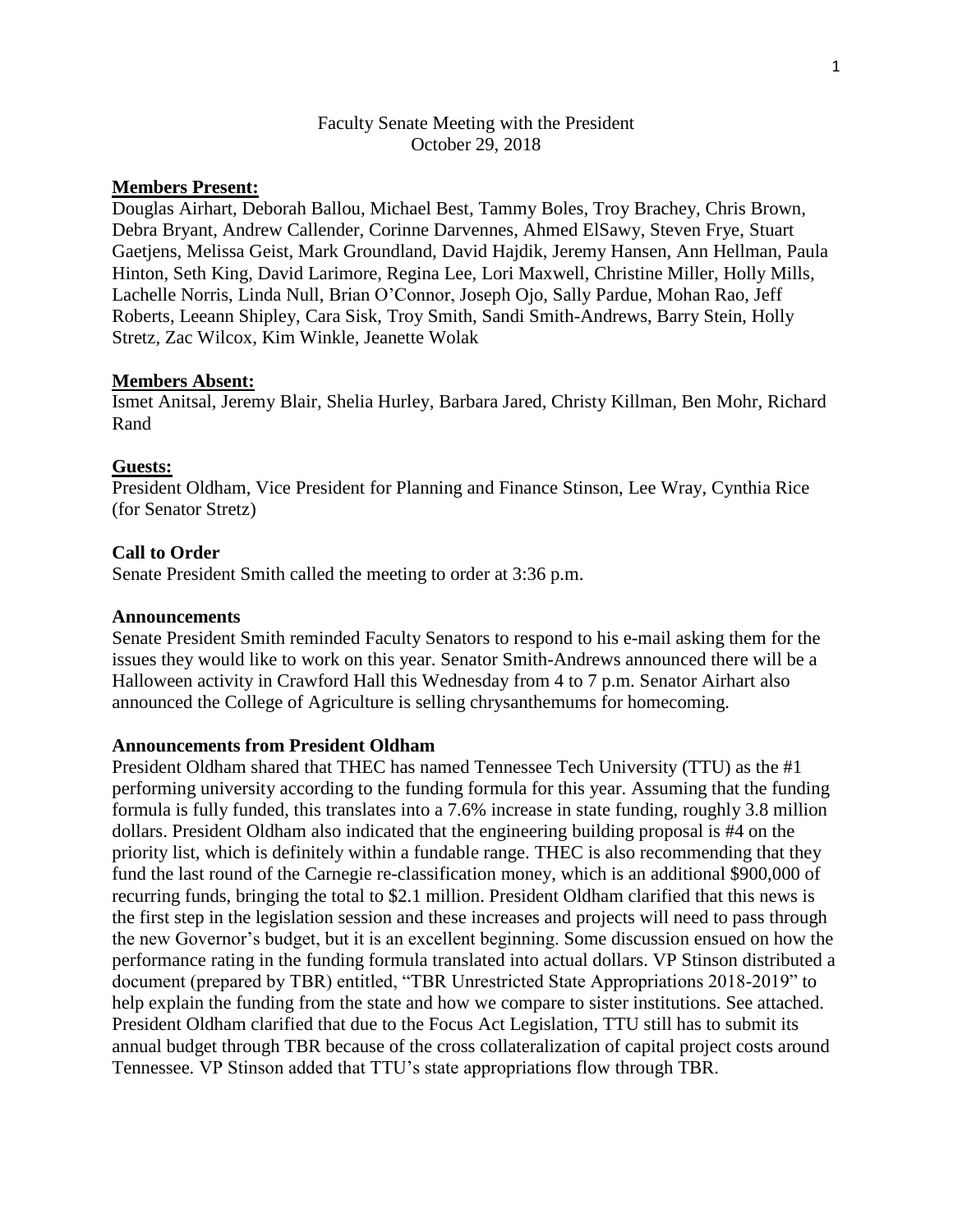Senator O'Connor asked if other Carnegie-level institutions are receiving the additional, recurring funds. President Oldham explained that TTU has an R-3 level of classification and that the reason why we are benefitting has to do with the timing of our new classification. TTU attained its Carnegie classification at the same time as the state decided to change the funding formula to get away from the Carnegie classification. In order to honor TTU's investment in achieving its Carnegie classification, the state opted to pay these funds over a 3-year period. The \$900,000 is the remainder of the \$2.1 million of the Carnegie re-classification money.

Professor Stein asked if President Oldham's positive news mitigate any of the budget shortfall. The President replied that yes, it does help. He then explained that TTU has multiple income streams to manage and they sometimes move in different directions for different reasons. In prior years, the revenues increased substantially due to tuition revenue (enrollment increases), whereas the state support was declining. Currently the state appropriations are improving, but there is an enrollment decline.

#### **Discussion Topics**

#### Paternity Leave

Mr. Wray updated the Faculty Senate on a proposed paternity leave plan from Human Resources that will grant 6 weeks of paid leave for TTU employees (mother or father) within the first 12 months following the child's birth. This plan has yet to go through TTU's approval process and ultimately the state will need to approve the financial plan. Senator Pardue asked where the money would come from to fund this paternity plan. VP Stinson noted that significant funds would be needed to cover classes (hiring adjuncts or temporary employees, for example). The academic unit would be responsible for covering this expense. A question arose whether an academic unit could refuse to find a substitute for the person on paternity leave. Currently, anyone can take paternity leave up to 12 weeks without pay and protect their job according to federal law. The proposed paternity plan will guarantee pay for 6 weeks.

#### Budget Shortfall

VP Stinson distributed a sheet that indicated where the roughly \$2 million dollar revenue shortfall was coming from (out-of-state tuition) and which areas are covering these costs. See attachment. She indicated that 44 new international students were refused visas. Twenty (20) of them have indicated they are working on getting their visas to attend class in the spring semester. Due to the volatility of the visa situation, these prospective students are not built into the projections. TTU currently has approximately 200 international students, compared to 800 international students (revenue of \$17 million) four years ago; hence, we have lost \$11 million in the last four years. Questions arose on the revenue shortfall document and discussion ensued. VP Stinson gave examples of where funds have been identified to cover the shortfall. Within Academic Affairs, for example, the re-organization between the College of Interdisciplinary Studies and the Office of Distance and Continuing Education and the CITL produced \$298,000 in revenue, which was used to cover their share of the budget shortfall. Other ways of covering the revenue shortfall include:

- 1. International Education—Two vacant positions, portion of travel budget. VP Stinson noted that VP Johnson is now overseeing this office
- 2. International Scholarships—Covered in decrease in enrollment of undergraduate, international students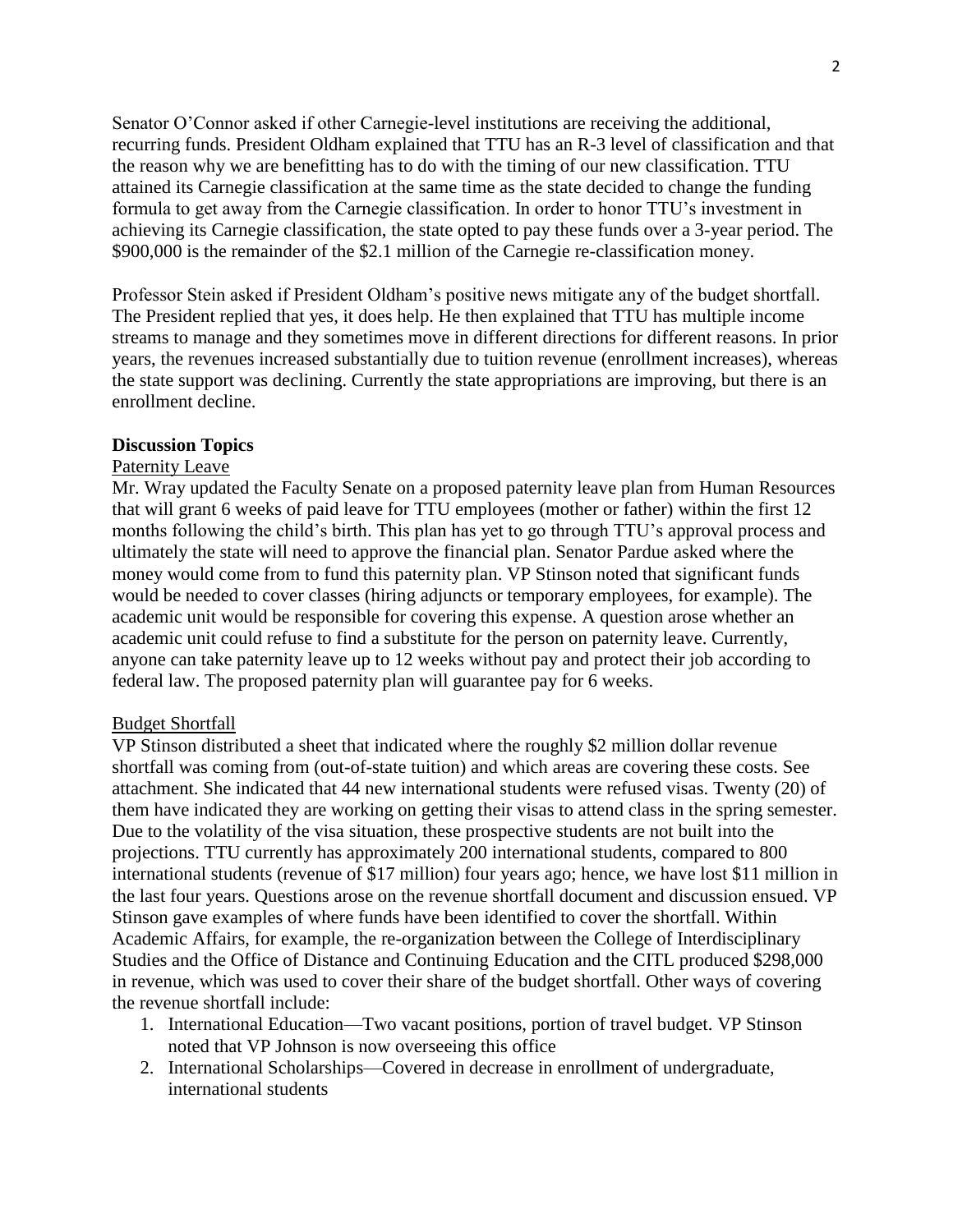- 3. President's Office—A position has been eliminated and other offices in President's area will cover the balance
- 4. Research—Difference in salaries between individuals who left and those who started
- 5. Academic Affairs—See above
- 6. Business Affairs—Reorganization due to 3 retirements and 1 resignation which led to the elimination of a position. In Facilities, there was a vacancy in the office staff
- 7. Student Affairs—Out of operating funds
- 8. Other—From fringe benefits dealing with tuition payment for employees beyond what has been budgeted
- 9. Colleges (Academic Scholarships)—VP Johnson has identified scholarship dollars that he is not going to need
- 10. Enrollment Management—Noel Levitz contract was cancelled. This group was tasked with recruiting prospective, first-time students.

VP Stinson pointed out the work of a university committee looking at 5-year strategic planning for the budget and gave some examples of current initiatives (purchase of computers for faculty, administrative associate efficiency, lapsed salaries [\$4 million]). She indicated that they are considering placing 60% of lapsed salary monies into an investment fund and 40% back into the units. Several Senators clarified that their academic units indeed depend on lapsed salary monies for their individual budgets (such as the hiring of adjuncts, faculty travel, accrediting visits, recruiting, …) VP Stinson added that the budget model would include looking at student credit hours (SCH). The academic units that have seen an increase in SCH will see an increase in their budgets. President Oldham clarified that lapsed salary money will be available to hire replacements. Whatever money is not being used, 40% will be put back into an account to be used at the unit's discretion. Once the position is filled, the money goes to the new salary. Ultimately, the money is not taken away. The 40% / 60% distribution is only in effect during the interim time. Senator Larrimore asked if a study has been conducted to see how units spend the 60%, indicating the academic units in particular anticipate vacancies and depend on these funds for new computers or to pay for supervising teachers in the field, for example.

VP Stinson asserted that the purpose of the budget model process is to get money to necessary areas based on the discretion taken place. The budget model had included an 18% investment fund, which TTU was never able to fund due to financial exigencies. She stressed that they make the best projections possible so as not to hurt the university any more than necessary. Senators, though, questioned some decisions made on money spent over the years and noted that these decisions have not helped the university in an efficient manner (such as enrollment endeavors). President Oldham respectfully disagreed, noting examples of improved student retention (investment in new student advisors) and how research dollar expenditures are up approximately 3-4 million dollars a year compared to previous years. Senator Larimore referenced a chart detailing research expenditures (NSF data) for TTU over the last 10 years. TTU is back to where it was in 2012. President Oldham indicated that prior to 2010 the numbers were even higher. Some discussion ensued on the efficacy of investing in leadership positions in research. President Oldham suggested looking into best practices on this issue at sister institutions, such as MTSU. VP Stinson shared THEC funding formula data on research dollars (actual expenditures): TTU 2015/2016--\$12.5 million, TTU 2016/2017--\$15 million. Comparatively, other sister institutions saw a decrease in research expenditures. Senator Geist suggested the drafting of an accounting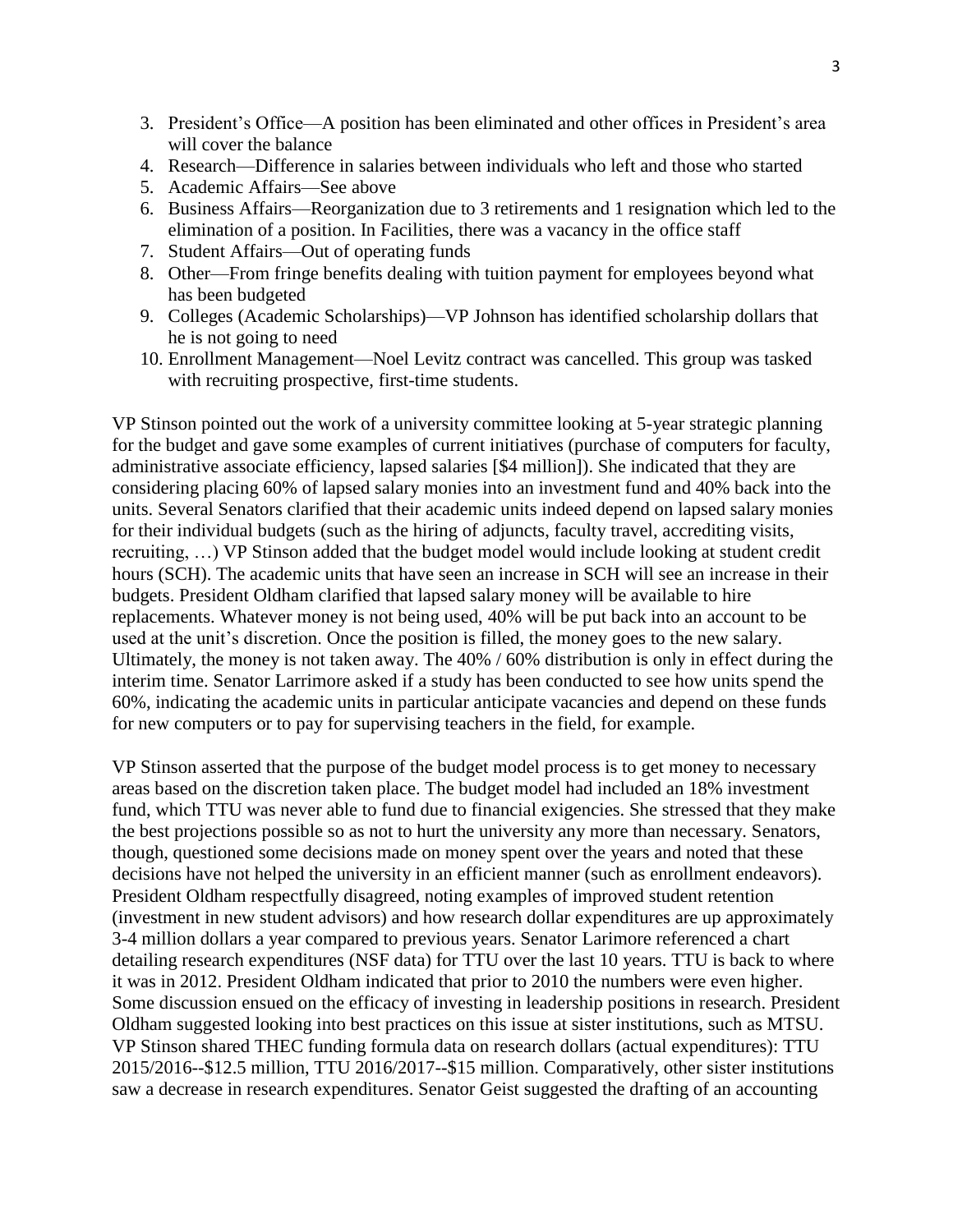sheet that shows what was spent, what the money was spent on, and the return on investment for these decisions. This will help with the perception of financial mismanagement. President Oldham has looked at enrollment data and the predictability of a variety of factors and concluded that enrollment predictions and enrollment revenues are extremely complex. The most predictable element of enrollment is the incoming freshmen. He noted that TTU takes a conservative posture when budgeting for enrollments. VP Stinson noted that TTU is not the only university making cuts in TN. MTSU and ETSU have been cutting their budgets due to enrollment decreases as well. Senator Maxwell asked if the budget model developed by Huron could encompass changes, such as enrollment decreases. President Oldham noted that the budget model was not designed to predict revenue. Its function is to help in the distribution of dollars. Overall, TTU needs to budget even more conservatively than done in the past. Senator Stein asked about enrollment strategies for international students. President Oldham reminded Senators that the Office of International Education is now under Enrollment Management. He has explored lowering out-of-state tuition for international students to be competitive with other TN universities. He asked, though, what do you do with those international students at TTU who have already paid a higher tuition? Now, with much fewer international students on campus, it makes sense to consider lowering this tuition and President Oldham will carefully look at this issue.

Senator Ballou indicated that there is internal expertise at TTU to tackle budgetary issues and cited her work and that of others on the budget committee. The budgetary forecast is concerning due to the fact that so much rides on student enrollment for the generation of revenue. THEC data is available for all of the 4-year universities in Tennessee for comparison. A tremendous amount of work is going on at TTU to deal with budgetary concerns.

Senator Roberts asked whether the budget cuts in Athletics were included in the document distributed by VP Stinson. Their budget decline is reflected in their own internal area. As student enrollments decline, so do student athletic fees. President Oldham pointed out the importance of protecting the academic units from making budget cuts. Cuts normally from this area were covered by reducing scholarships as noted above. The administration also protected Advancement, Facilities, and ITS.

Senator Geist asked about the plans for the CITL, and if they will hire a new VP to head it. The CITL and Distance Learning and Continuing Education will now fall under the College of Interdisciplinary Studies. Provost Bruce will have more information on this restructuring.

Senator Hellman asked how TTU plans to increase student enrollment. President Oldham noted the following initiatives:

- 1. Marketing
- 2. Increase recruiting approach for first time freshmen. The 2018 enrollment of 1890 incoming students shows a favorable return on this investment.
- 3. Plans for recruiting more out-of-state students and those high school students who are not considering a university education. President Oldham has visited 21 different counties so far in his recruitment efforts.
- 4. A face-to-face interaction with students is needed to recruit effectively.
- 5. A full-time TTU recruiter now lives and works in Nashville.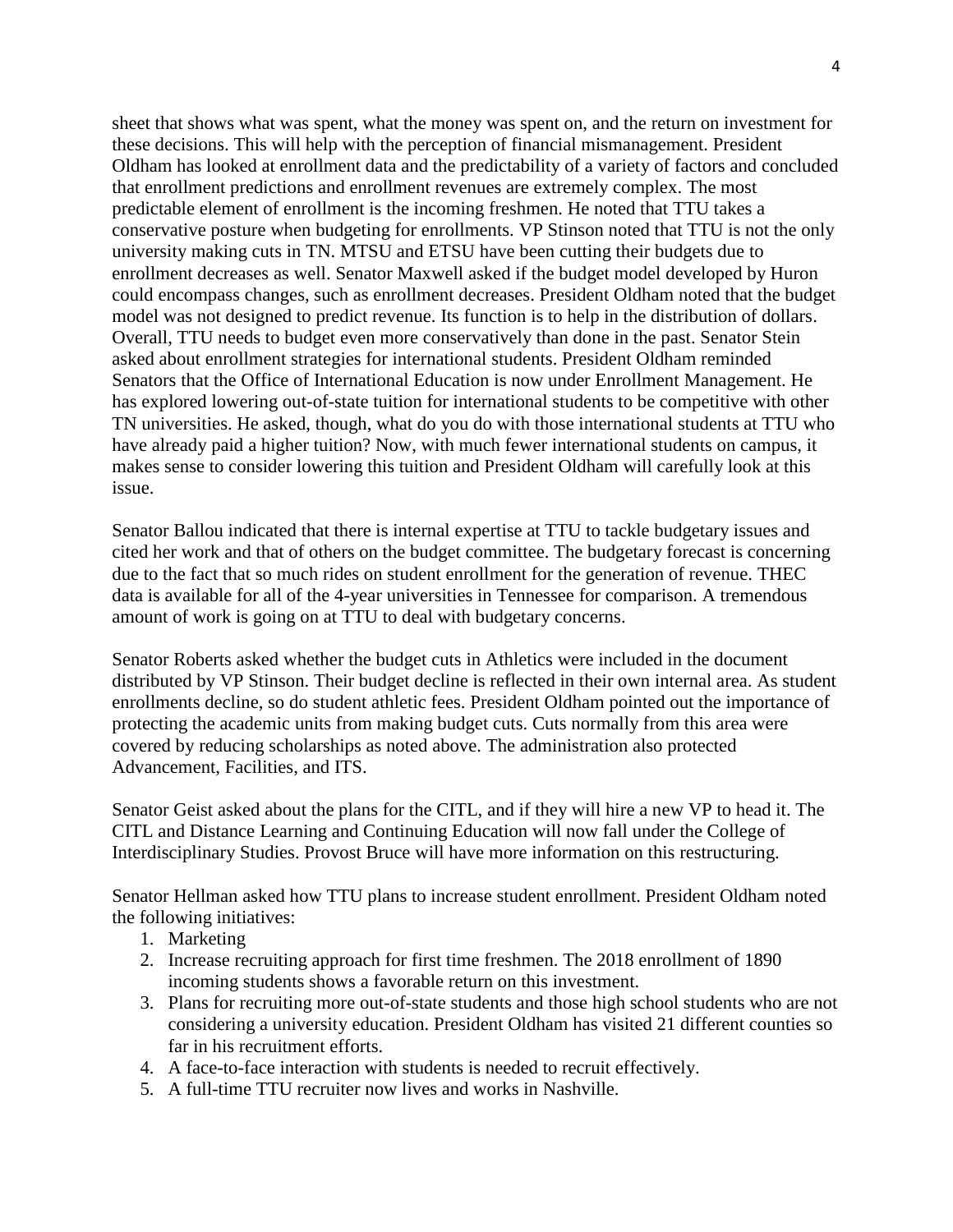Senator ElSawy suggested developing satellite campuses in other countries and gave Texas A&M as example. Looking beyond neighboring counties for student recruitment is essential. Senator Stein asked if the Eagles Reach initiative has been successful. President Oldham replied that it has not. Out-of-state recruiting is not successful because we have not been in front of people enough.

Senator Geist noted the importance of TTU's online presence, the missed opportunities, and the favorable possibilities it has to offer. President Oldham indicated that Provost Bruce is "pressing a reset button" on online opportunities and will begin to scale from here. Senator Geist cited an online initiative from MTSU that was faculty driven with the aim to create quality programs and to generate funds for the unit (70%) and the institution (30%). President Oldham stressed the importance of the financial model for these online proposals and that each online program is unique. Senator Geist noted the need for more experienced online experts at TTU to help with this type of initiative. President Oldham indicated that TTU has never had a true continuing education unit. He is hopeful that the present restructuring will consider this type of unit moving forward. He also noted that online programs have a life cycle, depending on their relevance in society and other factors. TTU needs multiple online programs at various stages of life cycles.

Senator Rao asked about the plan for adjusting out-of-state tuition. He and other international faculty members have contacts abroad and can disseminate this information to increase the enrollment of international students. President Oldham replied that a long-term plan to reduce out-of-state tuition would be the best strategy. A business model will be needed to accommodate this change.

Senator Stein asked if the out-of-state tuition rates differ for undergraduate students and graduate students. VP Stinson noted that there has not been an increase in either undergraduate or graduate out-of-state tuition rates. TTU has increased in-state tuition rates, but not out-of-state tuition rates. Senator Stein observed that graduate student recruitment is more of a national endeavor. He suggested that TTU be more competitive with those graduate students paying outof-state tuition. President Oldham indicated that some institutions have a high tuition and high discount model, whereas others have a lower tuition and lower discount model. TTU needs to determine whom we are competing against and what our most productive marketing scheme is. Sticker price often reflects value. President Oldham is in favor of looking at these scenarios.

Senator Gaetjens asked about the funds used by Facilities for the different building projects around campus. President Oldham clarified that the \$154 million is for the e&g budget, which encompasses the education costs of the university. The auxiliary budgets, not included in the e&g budget, encompass dining services and student housing. Capital project costs are earmarked for maintenance and new construction projects and are not included in the e&g budget either. The e&g budget for facilities encompasses personnel salaries and utility costs, for example.

Professor Geist noted that the current budget model has a detrimental effect on interdisciplinary collaboration. The model stresses the importance of generating student credit hours for the academic unit. How can this be done if faculty members from different disciplines teach the same class? There needs to be a proper accounting for these types of classes. Interdisciplinary